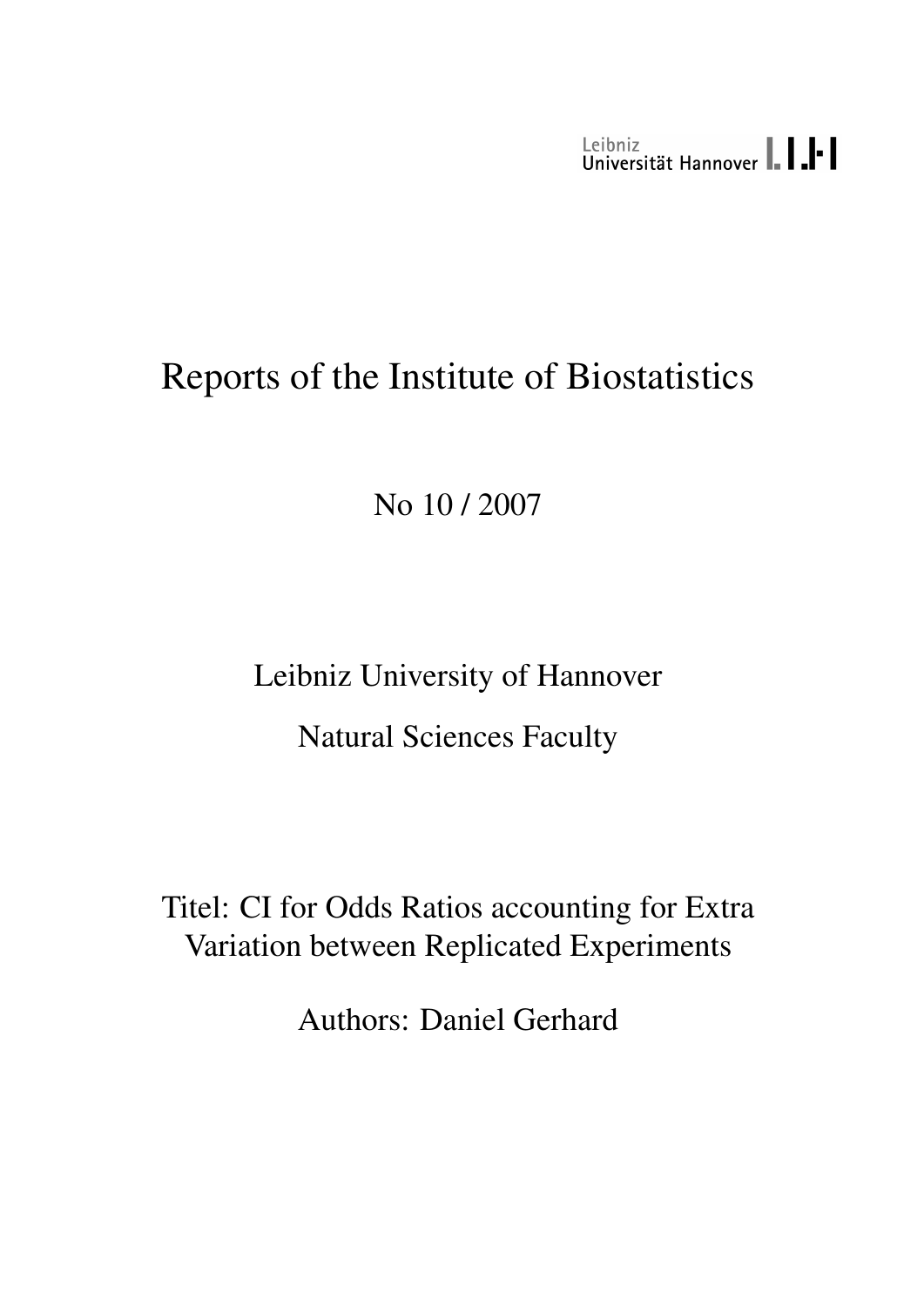#### 1 2 Sample Comparisons

#### 1.1 Study Design

Let us assume a one-way layout in a completely randomized design with 2 factor levels. For each treatment  $i = 1, 2$ , we have  $n_i$  proportions as a response, with mean  $p_i$ . The proportions  $x_{ij}$  for each treatment with  $j = 1, \ldots, n_i$  are assumed to be Beta distributed with density

$$
Beta(x, a, b) = \frac{\Gamma(a+b)}{\Gamma(a)\Gamma(b)} x^{a-1} (1-x)^{b-1}
$$

for  $a > 0, b > 0$  and  $0 \le x \le 1$ . The mean is calculated by  $\frac{a}{a+b}$  with variance  $\frac{ab}{(a+b)^2(a+b+1)}$ . In the following a dispersion parameter is defined as  $\phi = \frac{1}{\sigma^2}$  $\frac{1}{a+b}$ , where the extra variation between the proportions increases with increasing  $\phi$ . Further, we assume that each  $x_{ij}$  is the proportion of binomial distributed successes  $y \sim B(N, x)$  divided by the size N of each experiment. For the assumption of no occurrence of extra variation,  $x_{ij}$  is taken as a fixed value with  $n_i = 1$ .

#### 1.2 Construction of Confidence Intervals

With the numbers of successes y and the number of failures  $N - y$  in a  $2 \times k$  table with  $k = 2n_i$ , a generalized linear model (GLM) is fitted with Binomial, Quasibinomial, Betabinomial, or Beta family on the logit link. Approximate confidence intervals for the odds ratio are calculated by

$$
\frac{p_2(1-p_1)}{p_1(1-p_2)} \in \exp\left[\hat{p}_{2-1} \pm z_{0.975}\sqrt{\hat{\sigma}_{p_2-p_1}^2}\right]
$$

with  $z_{0.975}$  being the  $\left(1-\frac{\alpha}{2}\right)$  $\frac{\alpha}{2}$ ) quantile of the standard normal distribution.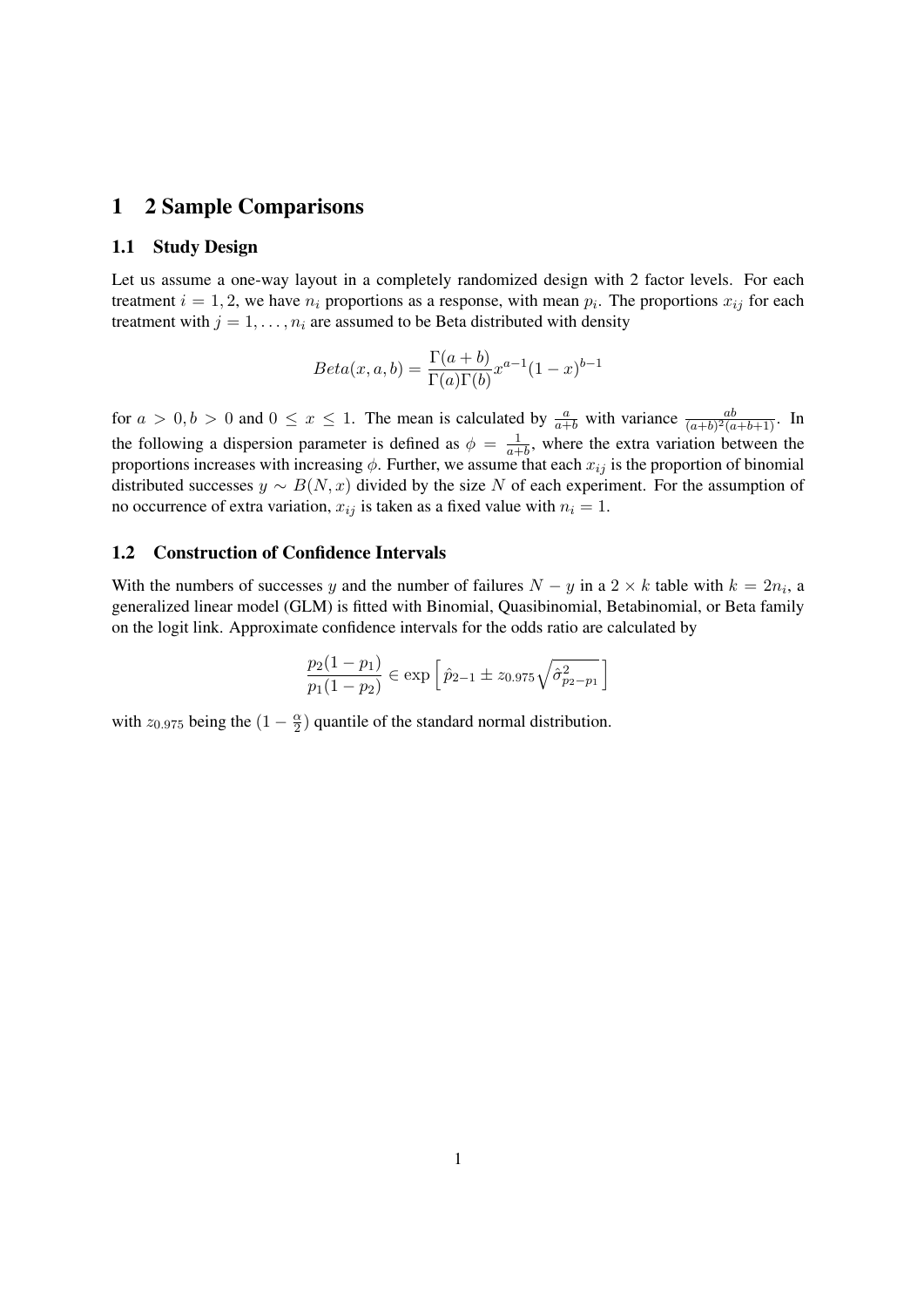## 1.3 Results



## $n = 1, N = 30,300$ , with no extra variation

#### **Adding 0.5 to each cell of the 2 x k table**

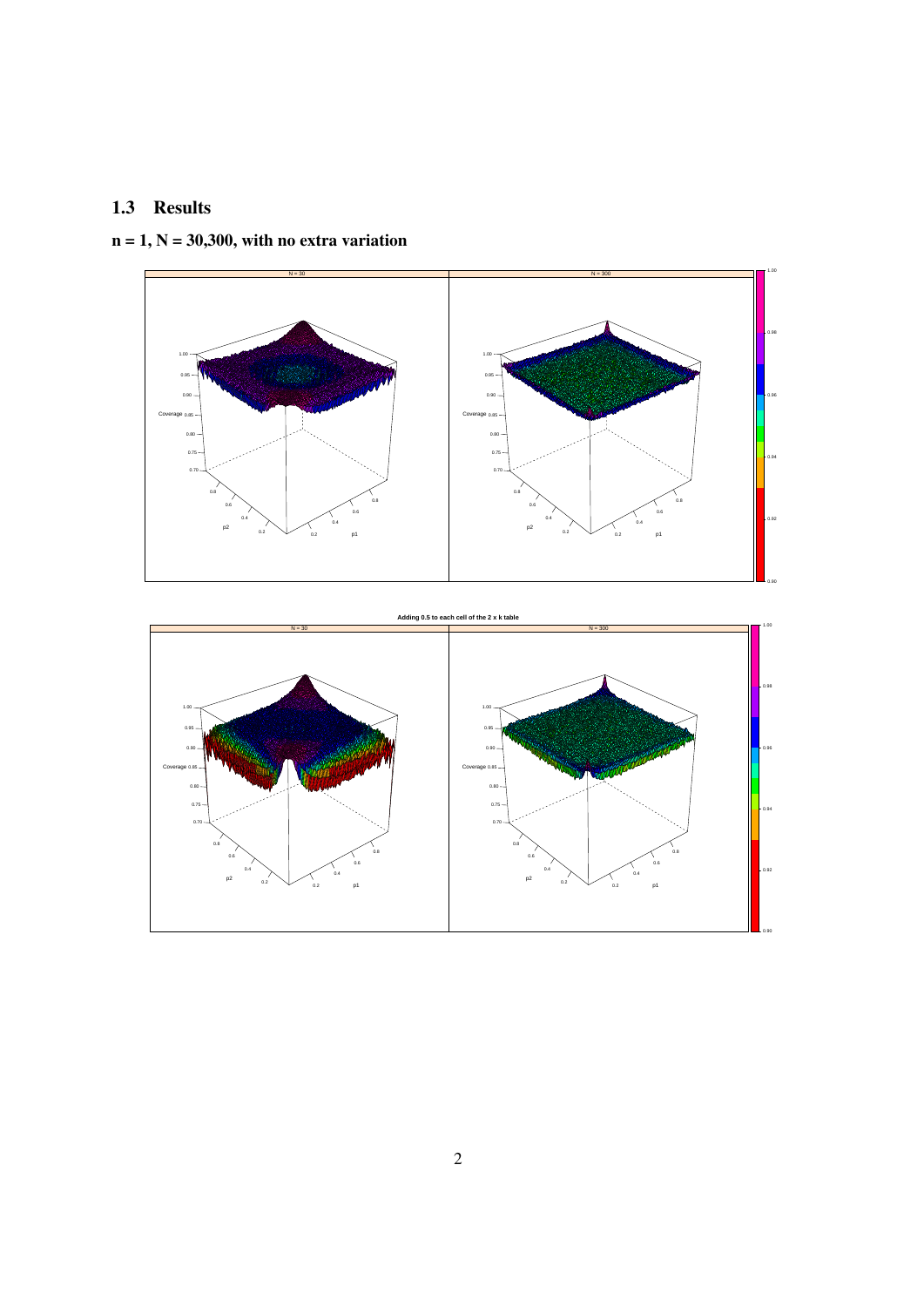Varying n and N at  $\phi=0.1,$   $p_1=0.5,$   $p_2=0.5$ 



Varying n and N for quasibinomial models at different dispersion parameters  $\phi$ ,  $p_1 = 0.5$ ,  $p_2 = 0.5$ 0.5

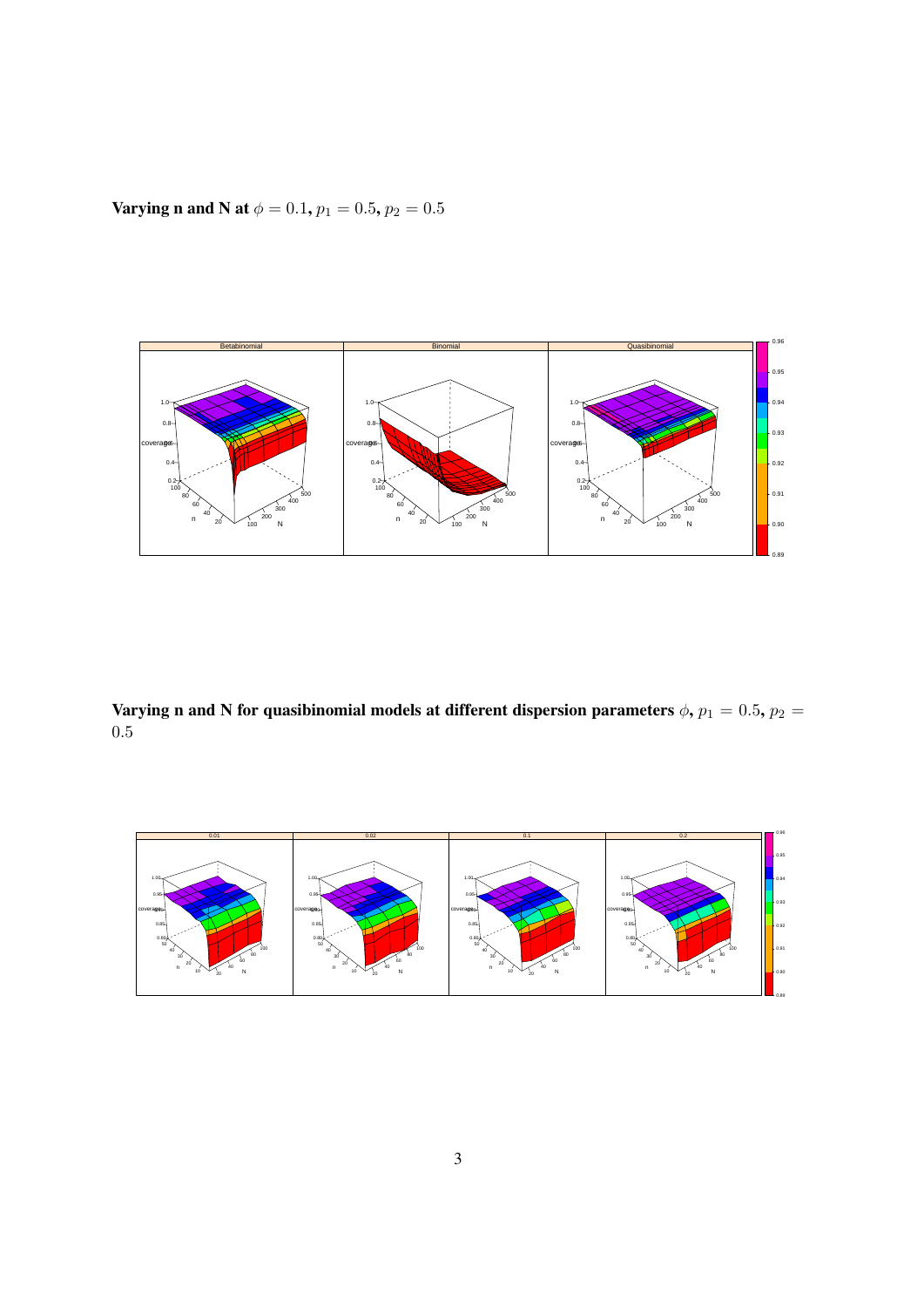

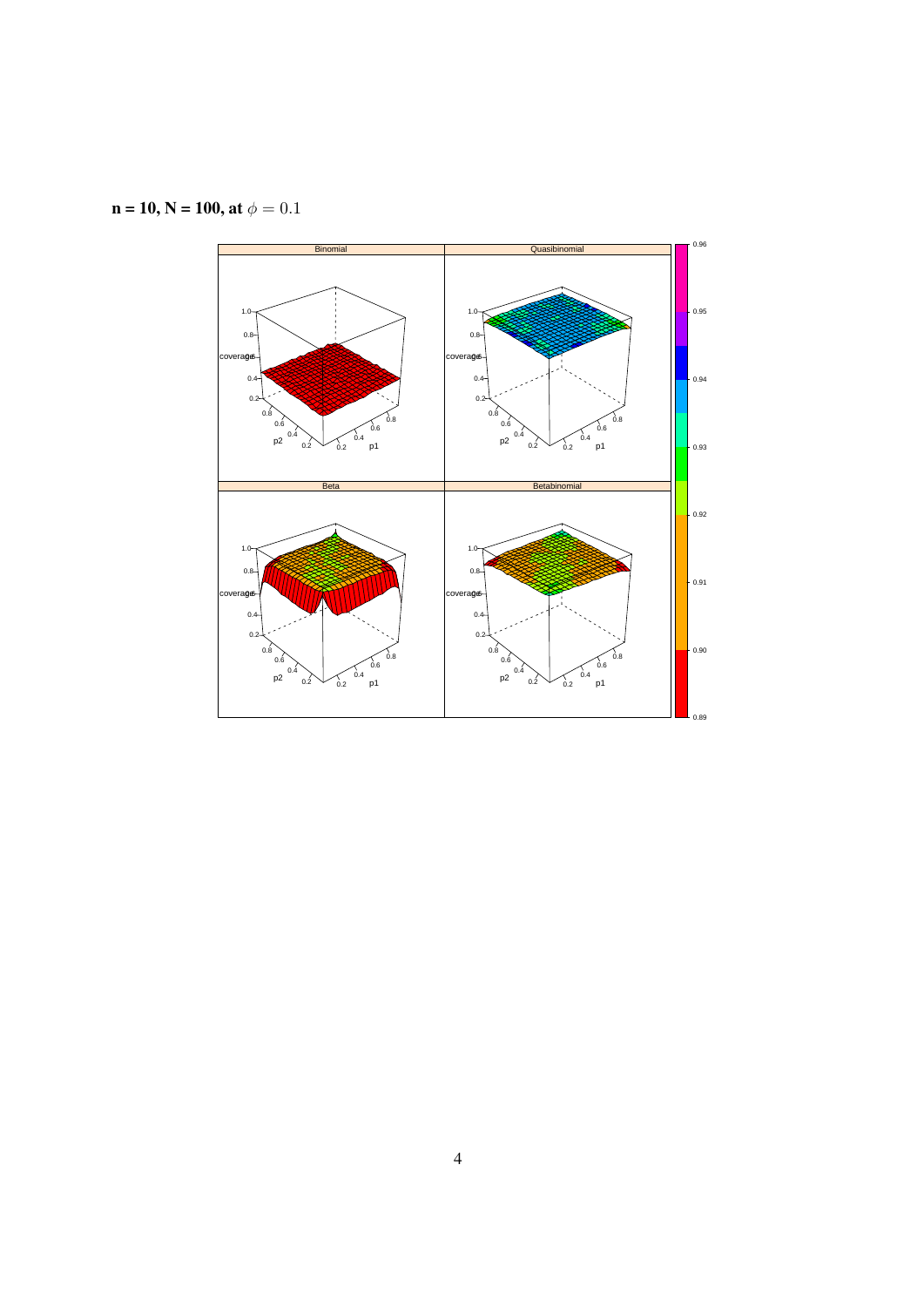$n = 100$ ,  $N = 100$ , at  $\phi = 0.1$ 



#### 1.4 Discussion

Without overdispersion parameter estimates from a binomial model result in reasonable confidence intervals with quite good properties. For small sample sizes  $(N = 30)$  these confidence intervals get conservative, especially when both proportions are located near the lower or the upper limit of the parameter space. At large sample sizes (N=300) the intervals hold the nominal level for a wider range of parameter combinations. The intervals can be adjusted by adding 0.5 to each cell of the  $2 \times k$  table to maintain also reasonable results at the occurrence of proportions of 0 and 1. These intervals have coverage probabilities near 0.95 for a larger number of parameter settings, but at the boundary of the parameter space, comparing a large proportion with a small one, the intervals are getting liberal.

At occurrence of overdispersion the variance will be underestimated by the simple binomial model; therefore the corresponding confidence intervals will be more liberal with increasing extra variation. By assuming directly a betabinomial likelihood or assuming only a variance-mean relationship in a quasibinomial model the variation between the single proportions  $x_{ij}$  can be represented. Here, the confidence intervals for parameters of the quasibinomial models show nice properties, even at relative small sample sizes and small proportions. The Betabinomial model CI get a bit liberal at large distances between the proportions.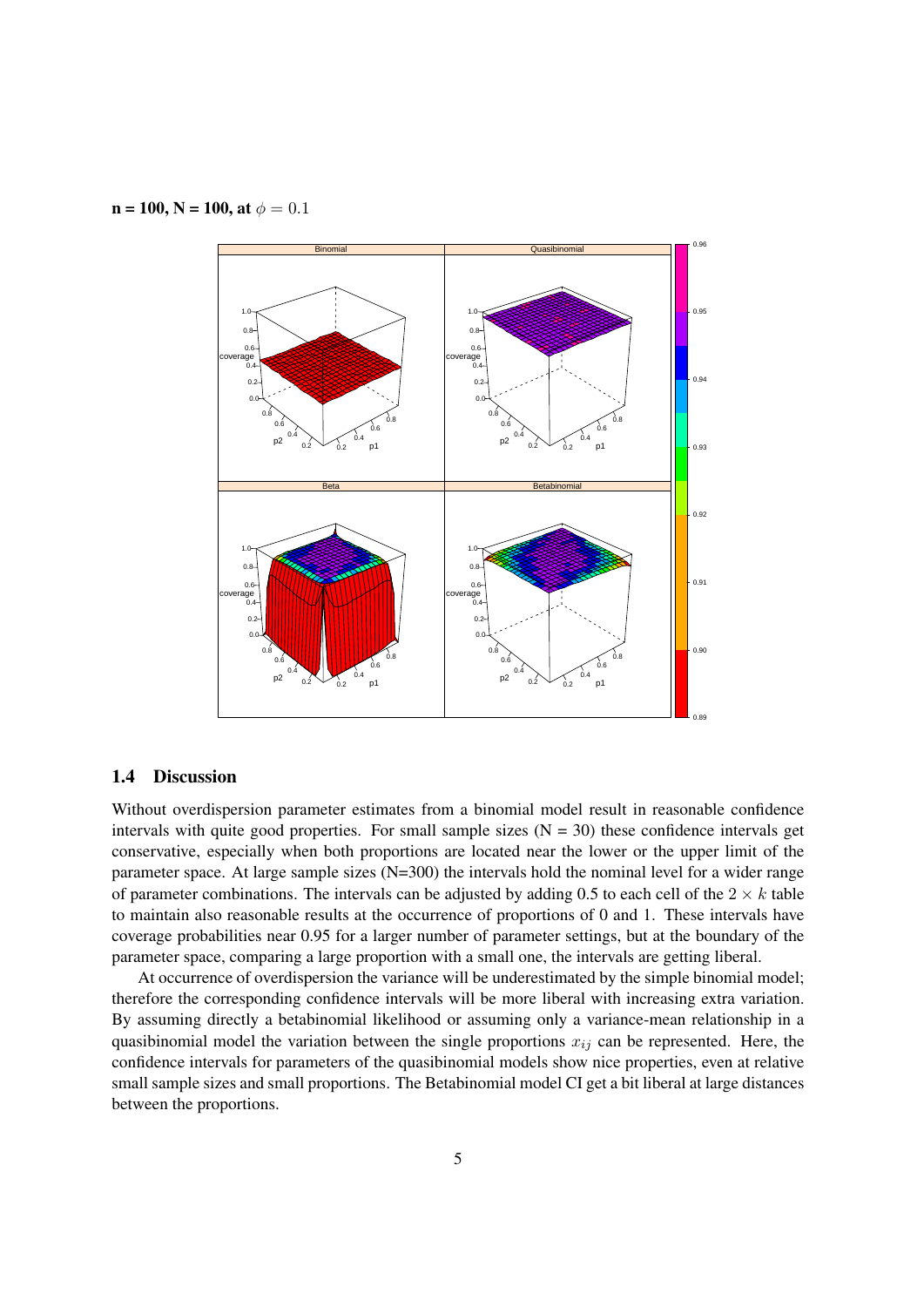## 2 Multiple Comparisons

#### 2.1 Study Design

Let us now assume a  $2 \times k$  table, where  $k = qn_i$  with q equals the number of groups to be compared. Then, after the fit of a logistic model, simultaneous confidence intervals for m contrasts  $C_{m\times q}$  of proportions on the logit link are constructed by

$$
\exp\left[\bm{C}\bm{\hat{p}}\pm z_{0.95,\bm{\hat{R}}}^{2sided}\, \bm{\hat{\sigma}}_{\bm{C}\bm{p}}\right].
$$

The critical value  $z_{0.95,\hat{R}}^{2sided}$  is a two-sided quantile of the multivariate normal distribution, assuming a correlation of  $\hat{R}$ , which is obtained by standardizing the variance covariance matrix of the linear combinations of  $\hat{p}$ .  $\hat{\sigma}_{Cp}$  is the standard error of the linear combinations of  $\hat{p}$ .

#### 2.2 Parameter Settings

As an exemplary setting  $g = 4$  groups are chosen. 1,000 combinations of 4 proportions are generated by sampling from a uniform distribution. For each set of them 10,000 simulation runs were performed. Many-to-one comparisons were performed by definition of  $C_{m \times q}$  as Dunnett contrast.

#### 2.3 Results

 $n = 10$ ,  $N = 100$ , at  $\phi = 0.1$